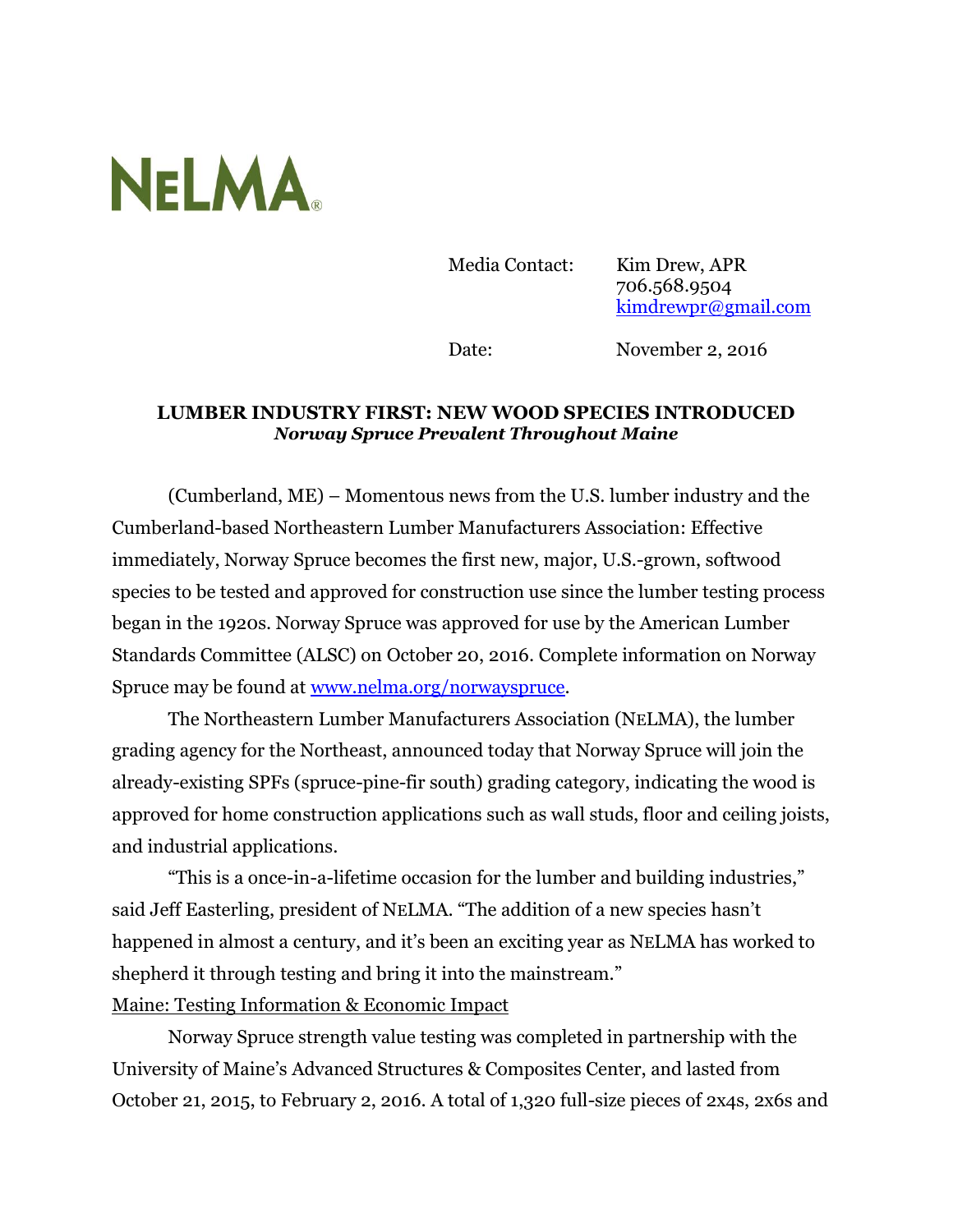2x8s were tested in the process. The testing results were submitted to the ALSC beginning in early 2016 for review. The Norway Spruce samples were destructivelytested and lumber strength data calculated for the entire spectrum of design values: Modulus of Elasticity (MOE), Fiber Stress in Bending, Tension Parallel to Grain, Horizontal Shear, and Compression Parallel and Perpendicular to Grain.

Within the state of Maine there is an estimated 40 million board feet of sawtimber volume.

## The Look

In the forest, Norway Spruce is easily recognizable by its large, drooping "branchlets." Fun fact: the Rockefeller Center Christmas Tree has been a Norway Spruce the vast majority of times over the last several decades, including the 2015 tree, a 78 footer from Gardiner, New York.

Once cut into logs, Norway Spruce is virtually indistinguishable from native eastern spruce species, with even the most experienced of graders not able to discern one species from the other. Grade-wise, approximately 65% of Norway Spruce is expected to be graded at #2 and above, making it a strong, promising addition to the SPFs category. The primary market focus for the lumber will be on home construction applications such as wall studs, floor and ceiling joists, and industrial applications. History

In the 1930s, FDR's Civilian Conservation Corps was tasked with planting Norway Spruce across the northeast on abandoned agricultural properties for the purpose of soil stabilization. More than 113 million seedlings were provided by state nurseries for this government project. Looking back even earlier, a Harvard University study on Norway Spruce, authored in 1936**,** recorded evidence of the first Norway Spruce plantings at Woods Hole, Massachusetts, in 1860 by immigrants who brought stock from Europe.

Fast-forward to 2014, when NELMA members began to ask in earnest about the procedures necessary to gain acceptance of the species for use as a resource to manufacture construction lumber. Recognizing a need, the association began the process of identifying locations where the Norway Spruce was growing, cutting test logs from a broad geographic area, then testing the lumber to determine its appropriate strength values for proper end-use applications.